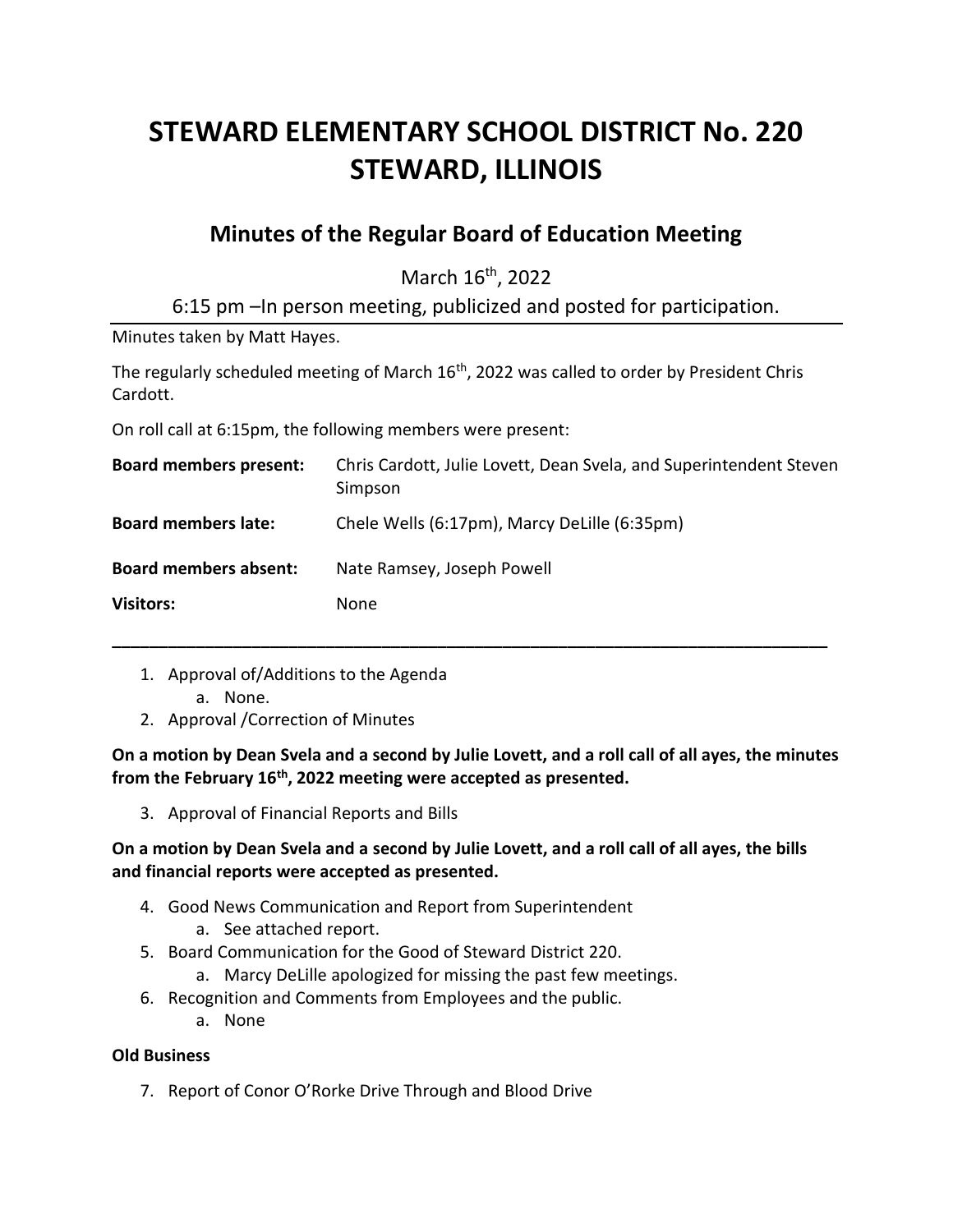- a. There was a low number of blood donors (26).
- b. Conor Carryout raised \$1,100, for our portion of the meals and tips.
- c. We need to add the Conor O'Rorke tournament to the July or August agenda.
- 8. Sports Fee Continuity (re-visiting from Fall discussion)
	- a. The athletic fees were discussed.

**On a motion by Marcy DeLille and a second by Dean Svela, and a roll call of all ayes, the athletic fees are to be capped at \$40 per person or \$100 per family with hardship cases to be determined by administration.**

- 9. Staff Handbook Discussion on Attorney Review
	- a. A digital copy was not sent to everyone, so it was tabled for next month.
- 10. Buildings and Grounds.
	- a. Locks/ Scanners/ Security/ Usage Policy
		- i. Waiting for the Scanner company to get back with us on clarification of the types of scanners and how they work.
	- b. Gymnasium Project(s)
		- i. \$8,233.34 was the total cost from Serv Pro.
		- ii. Our cost is \$2,500.00.
		- iii. This week Specialty Floors found that there is still moisture in the gym floor that needs to be dried out.
		- iv. They can dry it out for \$975.00 (which is covered by the insurance company).
		- v. They could start as early as March 21st.

### **On a motion by Julie Lovett and a second by Marcy DeLille, and a roll call of all ayes, Mr. Simpson will contact Specialty Floors to have them dry the gym floor for \$975.00.**

- c. Removal of Dead Ornamental Tree on North Side of Building
	- i. Dean Svela and the Lovetts can cut down the tree with a chain saw and haul the wood away.
	- ii. It was suggested that Nate Ramsey has a stump remover.
	- iii. Karen Bonnell will be contacted for a tree for Arbor Day.
	- iv. Does the Eagle on the stump need upkeep?
	- v. Marcy DeLille will contact the carver to see what we need to do with the stump.

#### **New Business**

- 11. Set Date for Kindergarten Round Up
	- a. The date to be set for the end of April.
- 12. PRESS Policy Update (and planning for future meetings)
	- a. Second Reading of Selected PRESS Policies 5:220-8:110 (pp. 90-144)
	- b. Adoption of Selected PRESS Policies 5:220-8:110 (pp. 90-144)

**On a motion by Julie Lovett and a second by Dean Svela, and a roll call of all ayes, the selected PRESS Policies 5:220-8:110 (p.90 - 144) with corrections was approved.**